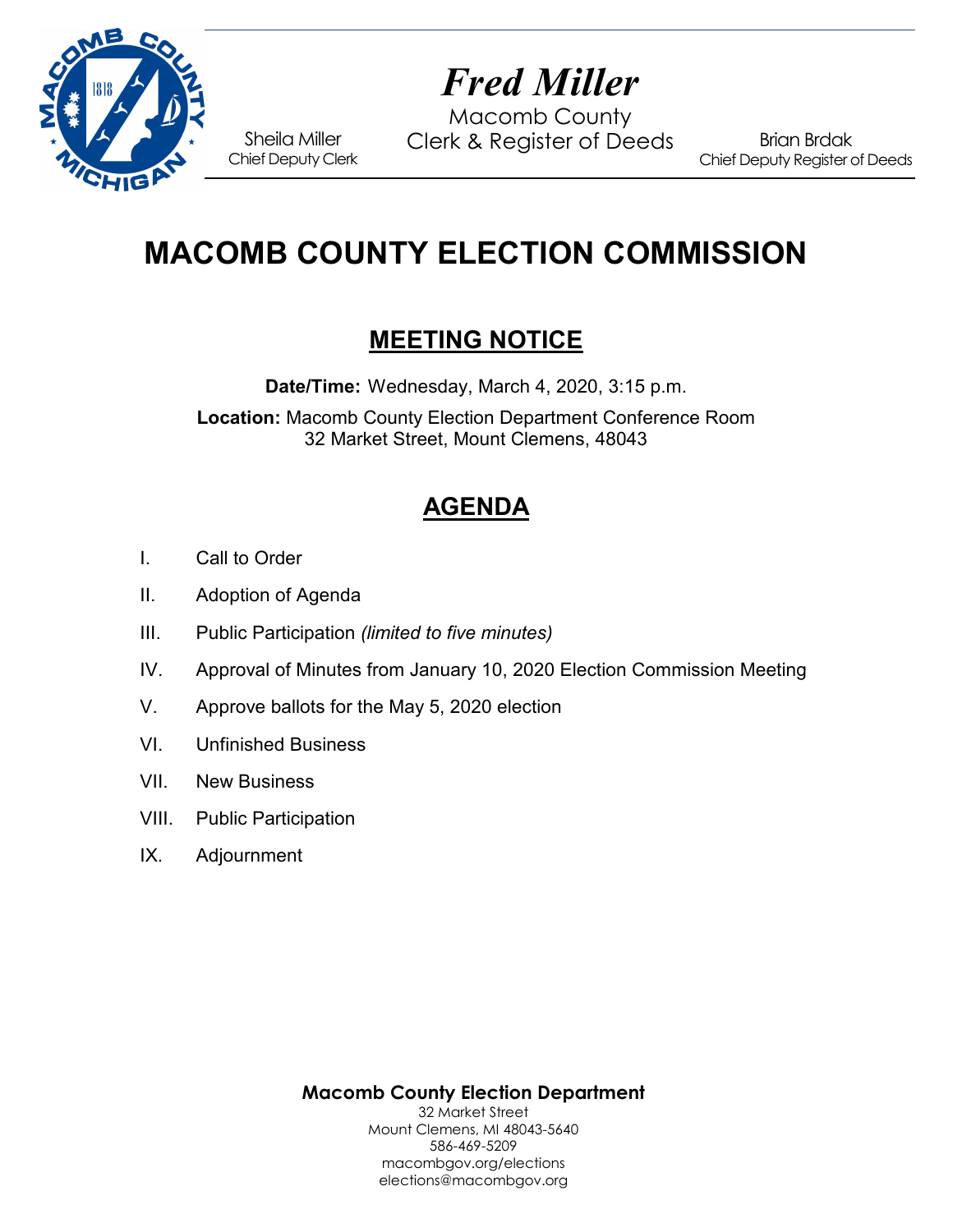### **MACOMB COUNTY ELECTION COMMISSION SPECIAL MEETING January 10, 2020 UNOFFICIAL MINUTES**

The Macomb County Election Commission met on Friday, January 10, 2020, in the Macomb County Election Department conference room, 32 Market, Mount Clemens with the following members present:

|               | Larry Rocca - County Treasurer<br>Anthony Wickersham - County Sheriff<br>Fred Miller - County Clerk                                                                                                        |
|---------------|------------------------------------------------------------------------------------------------------------------------------------------------------------------------------------------------------------|
| Excused:      | Judge Kathryn George - Senior Probate Judge                                                                                                                                                                |
| Also Present: | Michael Grix - Election Department<br>Goce Nedanovski - Election Department<br>Frank Krycia - Corporation Counsel's Office<br>Aaron Thomas - Corporation Counsel's Office<br>Joe Biondo - Deputy Treasurer |

#### **CALL TO ORDER**

Larry Rocca called the meeting to order at 11:00 a.m. Judge George was unable to attend the meeting, so Fred Miller made a motion to appoint Anthony Wickersham in Judge George's place. Larry Rocca seconded the motion. The motion carried.

#### **MOTION TO ADOPT AGENDA**

A motion to adopt the agenda was made by Fred Miller. Anthony Wickersham seconded the motion. The motion carried.

#### **PUBLIC PARTICIPATION**

Paul Gieleghem spoke. Scott Hughes spoke. Kim Meltzer spoke. Bob Cannon spoke.

#### **APPROVAL OF MINUTES FROM SEPTEMBER 4, 2019 MEETING**

Fred Miller made a motion to approve the minutes as presented. Anthony Wickersham seconded the motion. The motion carried.

#### **APPROVAL OF BALLOTS FOR THE MARCH 10, 2020 ELECTION**

Larry Rocca asked Frank Krycia to give an update on the lawsuit regarding the Clinton Township proposal and his opinion regarding how the Election Commission should proceed. Following that, Fred Miller made a motion to approve the ballots. Anthony Wickersham seconded the motion. The motion carried.

#### **UNFINISHED BUSINESS**

None